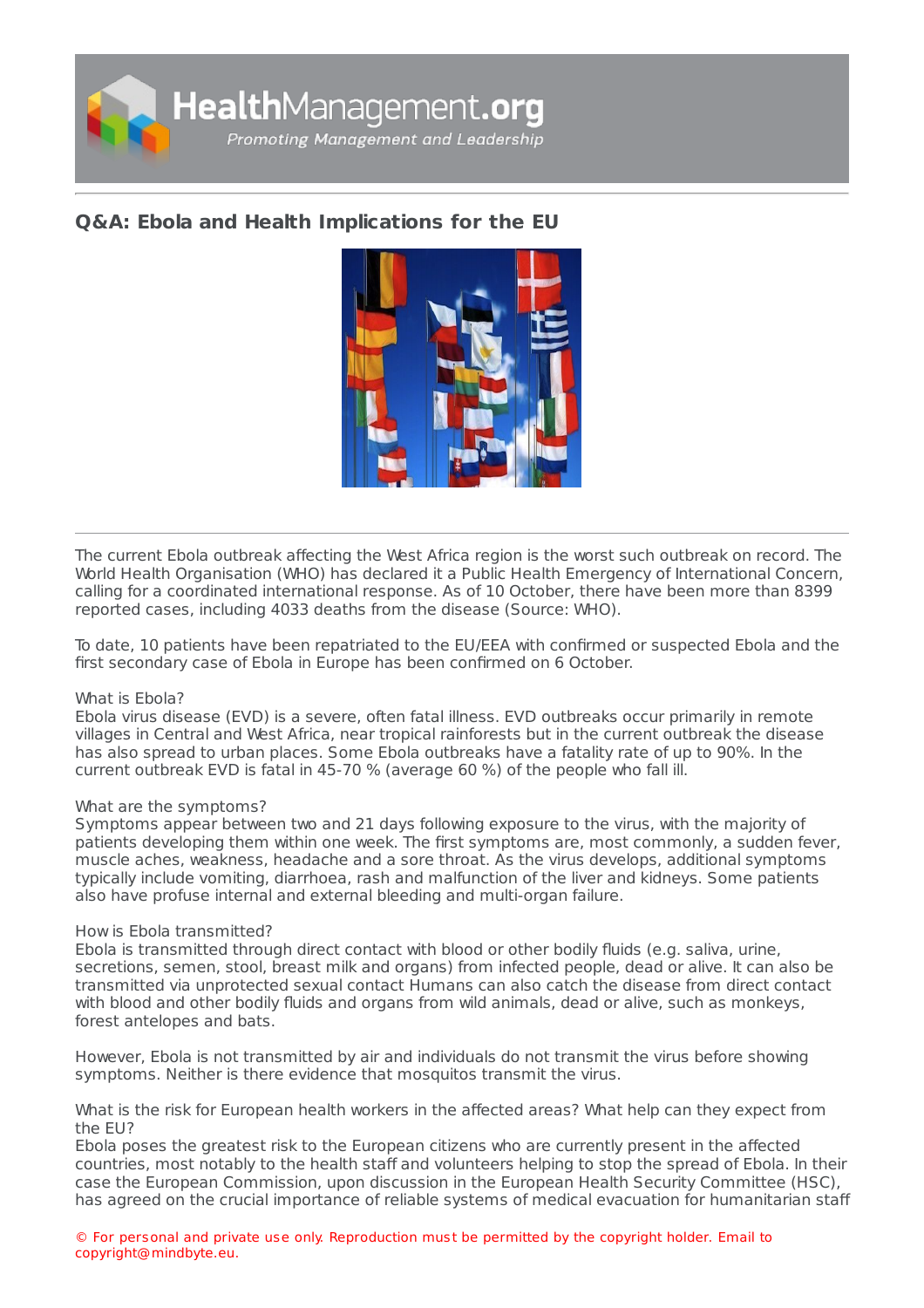has agreed on the crucial importance of reliable systems of medical evacuation for humanitarian staff and medical workers in the affected countries to maintain an effective international response on the ground.

Accordingly, the Commission launched work to develop a European mechanism for medical evacuations. The European Commission's Emergency Response Coordination Centre (ERCC) facilitates the transport of relief items to West Africa and will, if necessary, fund and coordinate the evacuation of international staff from Liberia, Guinea and Sierra Leone. See IP/14/1108.

Is the repatriation of Ebola patients a public health risk for the EU?

The first secondary case of Ebola in Europe was confirmed on 6 October 2014. The patient is a nurse who took care of an Ebola patient who had been repatriated to Spain for medical care after contracting the virus in Liberia, and subsequently died. This case demonstrates that bringing Ebola patients to the EU for treatment is not absolutely risk free. However, the risk of Ebola viruses spreading from an EVD patient who arrives in the EU as result of a planned medical evacuation is considered low by the European Centre for Diseases Prevention and Control.

Should there be obligatory screening tests for Ebola in European airports? The possibility of a traveller with Ebola returning to the EU before becoming sick or while sick remains low, but cannot be excluded.

Exit screening is already in place in airports in the affected countries. Discussions are on-going on whether there is an added value in screening incoming travellers at EU borders. This issue is being discussed within the HSC with a view to exchanging information, ensuring that any national measures are complementary and co-ordinated.. In the meantime, one Member State has introduced entry screening.

The Commission is also organising a high level co-ordination meeting in Brussels on 16 October 2014 focusing on entry screening.

### Is the EU prepared for more Ebola cases in Europe?

The Commission has been working on preparedness and coordination of risk management together with Member States and with the support of the European Centre for Disease Prevention and Control (ECDC) and the World Health Organisation since the outbreak began. The EU Health Security Committee (HSC), established under the Decision of the European Parliament and of the Council on serious cross border threats to health is coordinating the exchange of information and coordination of preparedness, in response to Ebola in the EU.

So far, during the outbreak, the HSC has:

- activated networks for secure hospital facilities
- activated networks for high security laboratories to ensure all Member States can access such laboratories to diagnose EVD;
- endorsed information for travellers which is published in all EU languages;
- approved key media messages, which have been translated into all EU languages;
- undertaken work on procedures for airports and health authorities on handling possible cases of Ebola identified during a flight and on preparedness of health systems for treating Ebola cases; and
- endorsed a case definition allowing for identification of Ebola cases in the EU.

How well are individual EU countries equipped to treat a patient with Ebola? According to the analysis by ECDC of the information provided by national authorities, most Member States seem to be well prepared. The most challenging issues concern the evacuation from affected countries and treatment in the affected countries.

There are potentially further challenges for some Member States in access to treatment facilities, transport of patients, availability of laboratories, expertise and resources. In the spirit of solidarity, the HSC is coordinating the sharing of certain key resources which Member States have offered to put at the disposal of other countries if required. These include offers of support on medical evacuation, treatment and diagnostic facilities.

Could Ebola reach the same proportions in Europe as in West Africa? This would be highly unlikely, firstly, because of the specific conditions for transmission of the Ebola virus as described above, i.e. direct contact with a symptomatic patient's bodily fluids. Furthermore, it

© For personal and private use only. Reproduction must be permitted by the copyright holder. Email to copyright@mindbyte.eu.